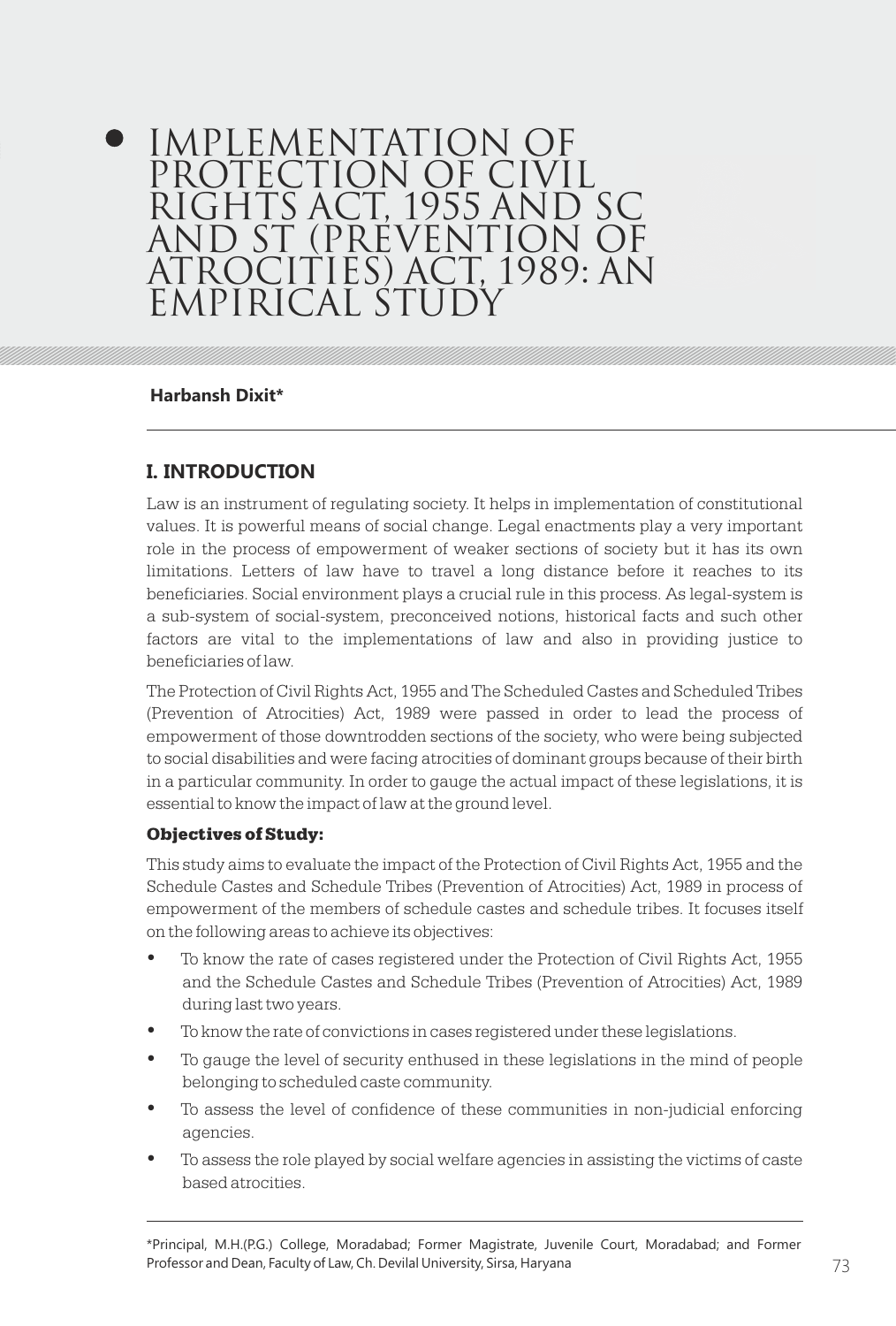To suggest changes in these legislations to make them more effective.

### **Scope of the Study:**

As proposed, two states namely Uttar Pradesh and Uttaranchal would be covered by this empirical study. The study was conducted in eight districts of Uttar Pradesh namely: Moradabad, Jyotiba Phule Nagar, Bijnore, Bareilly, Rampur, Badaun, Meerut and Buland Shahar and two districts of Uttaranchal namely: Udhamsingh Nagar and Nainital.

## **I. ANALYSIS OF PRESENT STUDY**

#### Sampling Procedure:

Sampling pattern for purposes of Survey was as following table:

| . .<br>۰.<br>$\sim$<br>×<br>M. |  |  |  |  |  |
|--------------------------------|--|--|--|--|--|
|--------------------------------|--|--|--|--|--|

| S.No.                                              | <b>Sampling Unit</b>                | <b>Sample Size</b>                    |  |  |  |  |
|----------------------------------------------------|-------------------------------------|---------------------------------------|--|--|--|--|
|                                                    | <b>States</b>                       | 02 (U.P. & Uttaranchal)               |  |  |  |  |
| ◠                                                  | <b>Districts</b>                    | 10 (8 from U.P. & 2 from Uttaranchal) |  |  |  |  |
| 3                                                  | <b>Blocks</b>                       | 20 (2 from each district)             |  |  |  |  |
|                                                    | Village                             | 40 (2 Village from each block)        |  |  |  |  |
| 5                                                  | 10 District headquarters.<br>Cities |                                       |  |  |  |  |
| Total No. of Samples - 500 (50 from each district) |                                     |                                       |  |  |  |  |

Total of five hundred persons of scheduled caste community were interviewed in the abovementioned manner. In order to analyze the actual position of the cases data was collected from district headquarters and state capitals. Special cell of Police Department of Uttar Pradesh has also provided crucial information in this regard.

#### Assessment of Responses:

Answers given by respondents on different questions were calculated by simple arithmetical method. Percentage of responses was worked out. For purposes of evaluating the judicial response of the cases registered under these legislations. Actual data regarding institution, conviction, acquittal and compromise was collected from district headquarters of Moradabad, Rampur, Bijnore, Jyotibaphule Nagar, Meerut, Buland Shahar, Badaun and Bareilly of Uttar Pradesh and Udhamsingh Nagar and Nainital districts of Uttaranchal.

#### a) Fate of Cases registered under PCRA & SC/ST Act

Data received for calendar year 2002 and 2003 were taken into consideration for purposes of this study. Data of 8 districts of Uttar Pradesh and those of two districts of Uttaranchal were separately analysed so that comparative study may be made.

#### b) Cases Registered in Uttar Pradesh

Summary of the fate of cases registered in 8 district of Uttar Pradesh during the calendar year 2002 and 2003 may be described by following table.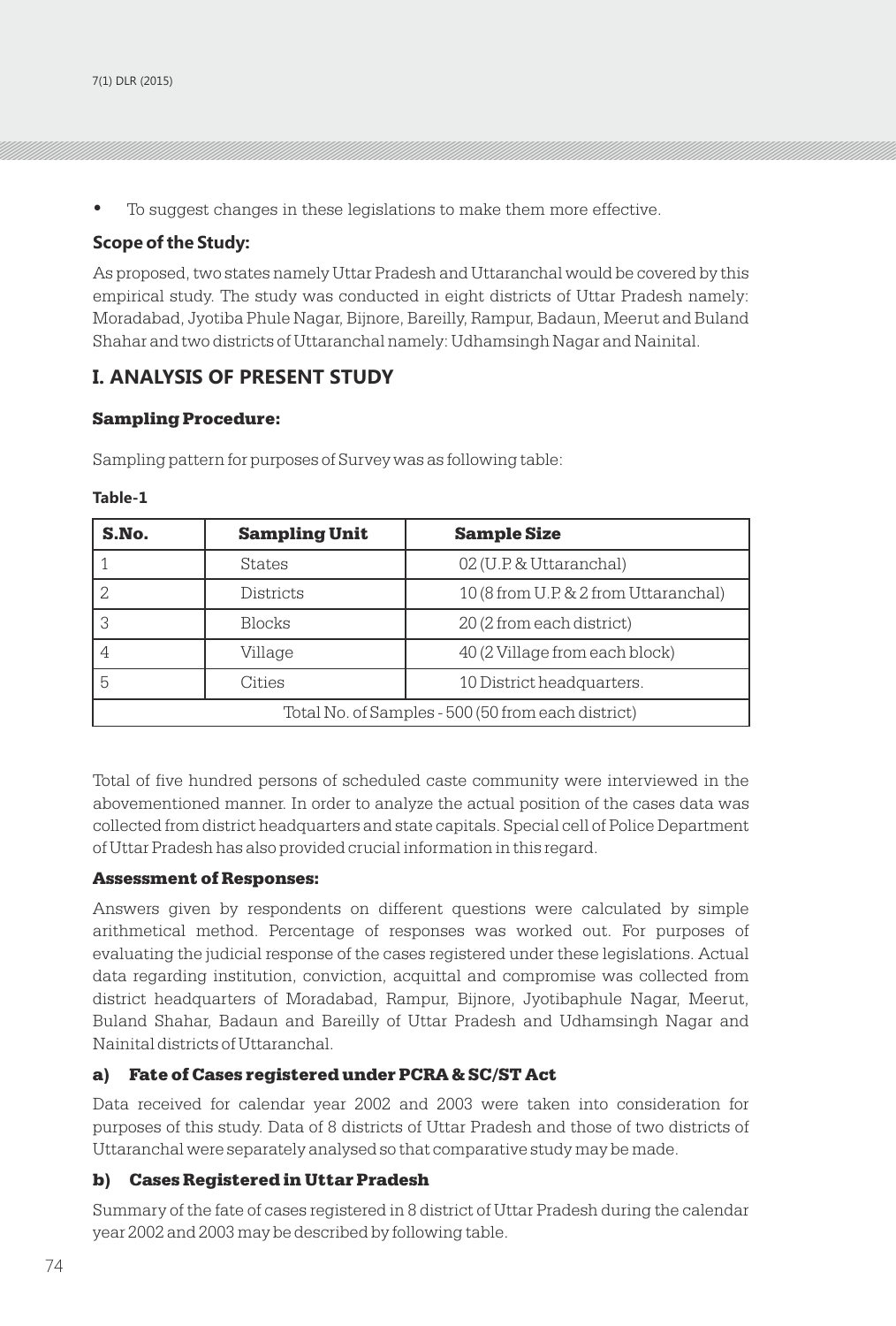## **Table-2**

| <b>Years</b> | <b>No. of Cases</b> |       | <b>Conviction</b> | <b>Acquittals</b> |                         | Compromise |            |
|--------------|---------------------|-------|-------------------|-------------------|-------------------------|------------|------------|
|              | <b>Decided</b>      | No of | %                 |                   | <b>No of Percentage</b> | No of      | Percentage |
|              |                     | case  |                   | case              |                         | case       |            |
| 2002         | 979                 | 138   | 14.09             | 768               | 78.44                   | 73         | 7.45       |
| 2003         | 772                 | 80    | 10.36             | 690               | 89.37                   | 02         | 0.26       |

As shown in the table in 2002 rate of conviction of cases registered under PCRA and SC/ST Act was 14.09% while in 78.44% cases accused were acquitted. Total of 7.45% cases ended in compromise. In 2003 , total of 772 cases were decided by different courts in the eight district for which study was conducted. Accused were convicted in 10.36% cases, while in 89.37% cases accused were acquainted. Only 2% ended in compromise between the parties.

## c) Fate of Cases registered under PCRA & SC/ST Act in Uttaranchal

Data received from district headquarters of Nainital and Udham Singh Nagar are as follows:

| Year                                                                                                                                                                                                                                                                                                                                                                                                                                                                                                                                                                                                                                                                                                         | <b>Cases Registered</b> | Committed<br>for trial | Dismissed/<br>Acquitted | Convicted  | <b>Final Report</b> | Pending<br>Investigation | Complaints<br>Frivolous |  |
|--------------------------------------------------------------------------------------------------------------------------------------------------------------------------------------------------------------------------------------------------------------------------------------------------------------------------------------------------------------------------------------------------------------------------------------------------------------------------------------------------------------------------------------------------------------------------------------------------------------------------------------------------------------------------------------------------------------|-------------------------|------------------------|-------------------------|------------|---------------------|--------------------------|-------------------------|--|
| 2002                                                                                                                                                                                                                                                                                                                                                                                                                                                                                                                                                                                                                                                                                                         | 23                      | 15                     | 01                      | <b>NIL</b> | 03                  | <b>NIL</b>               | 04                      |  |
| 2003                                                                                                                                                                                                                                                                                                                                                                                                                                                                                                                                                                                                                                                                                                         | 49                      | 26                     | 08                      | <b>NIL</b> | 07                  | 04                       | 04                      |  |
| As shown in the table total of 23 cases were registered under P.C.R.A. & SC/ST Act in<br>district Nainital and Udham Singh Nagar during calendar year 2002. There was no<br>conviction in any case, 1 case ended in dismissal/acquittal, final report was submitted in<br>3 cases while 4 cases were found to frivolous after investigation. Peculiar feature of the<br>data was that there was no conviction in any case in the two districts for last two years. It<br>implies that either all the cases registered under PCRA & SC/ST Act were baseless and<br>malicious or cases registered under these legislations are not properly investigated,<br>prosecuted and pursued, by concerned authorities. |                         |                        |                         |            |                     |                          |                         |  |
| It is not rational to conclude that all the cases registered under PCRA & S.C./S.T. Act are<br>baseless. The logical conclusion to this phenomenon is that cases registered under<br>these legislations are not properly investigated, prosecuted and pursued. It is certainly a<br>serious fault and it must be looked into.                                                                                                                                                                                                                                                                                                                                                                                |                         |                        |                         |            |                     |                          |                         |  |
| <b>Performance of Investigating Agencies:</b>                                                                                                                                                                                                                                                                                                                                                                                                                                                                                                                                                                                                                                                                |                         |                        |                         |            |                     |                          |                         |  |
| Investigation plays an important role in grievance redressal system of state. Timely<br>intervention and professional attitude of persons responsible for investigation<br>contribute a lot in bringing the accused to book and in getting him convicted.                                                                                                                                                                                                                                                                                                                                                                                                                                                    |                         |                        |                         |            |                     |                          |                         |  |

#### **Table-3**

# **Performance of Investigating Agencies:**

contribute a lot in bringing the accused to book and in getting him convicted.  $75$ Investigation plays an important role in grievance redressal system of state. Timely intervention and professional attitude of persons responsible for investigation